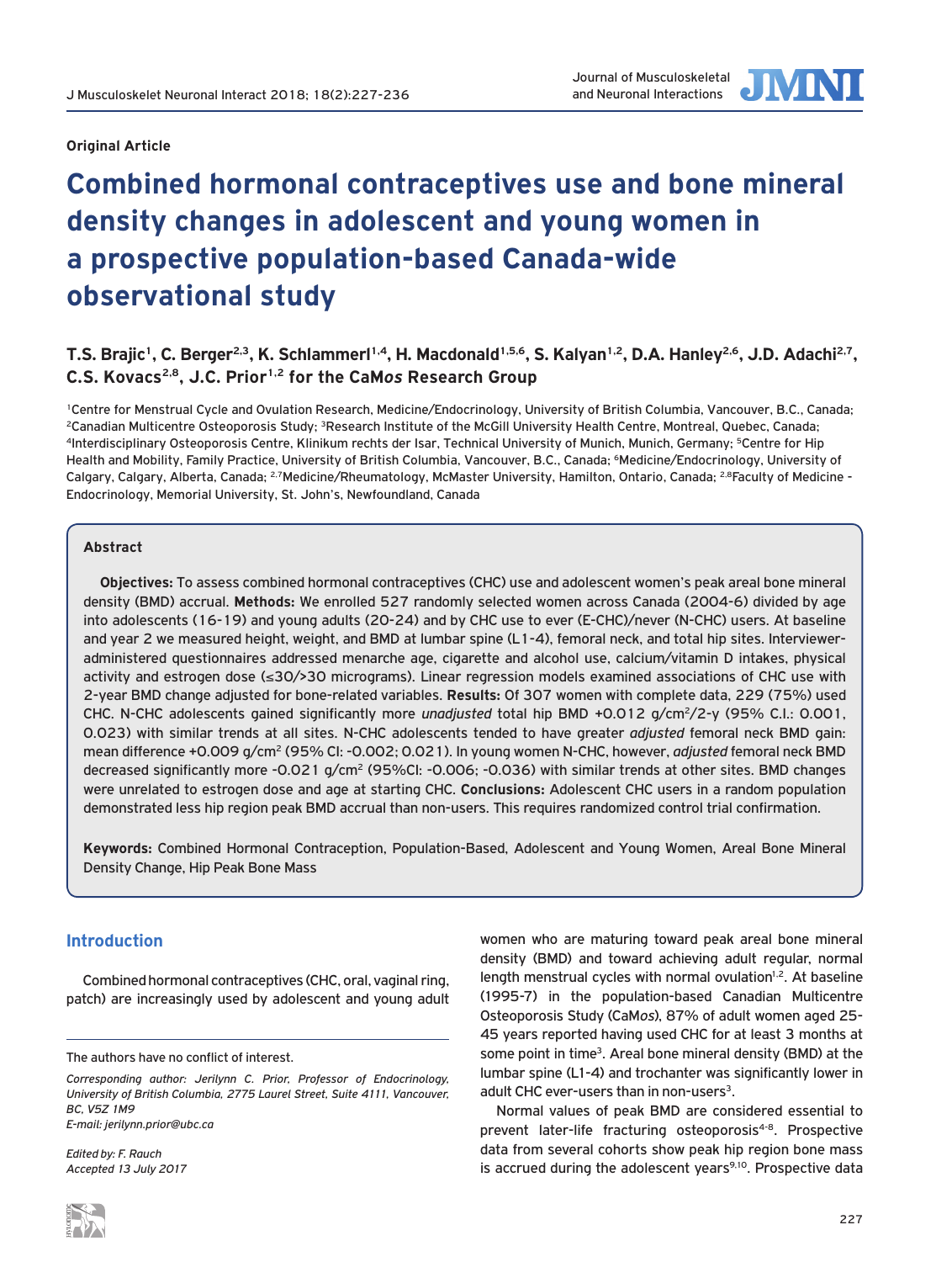in the population-based Canadian Multicentre Osteoporosis Study (CaM*os*) women aged 16-40 years from the Youth (2004-2006)<sup>11</sup> and Adult<sup>12</sup> Cohorts showed peak BMD at the femoral neck and total hip was accrued during ages 16-19 years and for lumbar spine between ages 33-40 years<sup>13</sup>.

Bone *modeling* is required to achieve peak BMD. CHC use with ethinyl estradiol doses from 20 to 35 micrograms suppresses both bone formation and resorption in young women<sup>14</sup>. Thus CHC may suppress modeling and impair BMD accrual during the critical period of adolescent achievement of peak bone mass and optimal growth<sup>4</sup>. When CHC was introduced more than 50 years ago, it was presumed to be positive for bone health since menopausal ovarian hormone therapy increased BMD; it now is proven that this therapy prevents bone fractures<sup>15</sup>. CHC-related BMD effects, however, likely differ in adolescent women who have not yet accrued their peak BMD versus those having more mature skeletons<sup>4</sup>.

Several prospective studies reported that adolescent CHC users gained less spinal BMD than non-users $16-18$ ; others reported no differences in BMD change<sup>19,20</sup>. Recently, our Centre for Menstrual Cycle and Ovulation Research conducted a meta-analysis of prospective studies of CHC use and BMD accrual in adolescents (ages 12 to 19 years) having sufficient data for quantitative synthesis. We documented that CHC-using adolescents from multiple cohorts and multiple countries attained significantly less spinal BMD than non-using controls (Goshtasebi, in review 7/2017, personal communication). Thus, prospective, population-based data are needed to more accurately describe any relationship between CHC use and BMD change in adolescent and young adult women.

The primary objective of this investigation was to document 2-year BMD changes related to CHC ever versus never use in women in the randomly sampled Youth Cohort of the Canadian Multicentre Osteoporosis Study (CaM*os*) and to separately describe BMD change in adolescent (16-19 years) and young adult (20-24 years) women. We also assessed whether BMD change related to CHC ethinyl estradiol dose or the age at which CHC users first started taking CHC. We hypothesized that BMD accrual would be impaired in adolescent CHC users, and that age at starting CHC, but not estrogen dose, would be negatively associated with BMD changes.

# **Materials and methods**

Between the years 2004 and 2006, CaM*os* recruited women and men aged 16-24 years into a Youth Cohort; 527 women randomly selected from the population around each of the nine centres across Canada were enrolled as previously described<sup>11</sup>. Ethics approval was obtained from each centre's research ethics board plus from the board at McGill University for the entire study. All participants signed informed consent (if at or above the age of majority, or by a parent/guardian if younger) and assent (for those younger). Using the same sampling approach as for the adult CaM*os*  $\text{cohort}^{21}$ , we mailed invitation letters to randomly selected households within 50 kilometers around our nine research centres: Vancouver, Calgary, Saskatoon, Toronto, Hamilton, Kingston, Quebec, Halifax, and St. John's. We subsequently telephoned to determine whether a person of the appropriate age/sex lived there.

In this 2-year longitudinal study, each participant, at baseline and after two years, completed an intervieweradministered, validated<sup>22</sup>, comprehensive CaMos questionnaire that assessed CHC use by brand name (from which we could assess the ethinyl estradiol dose), age at and the main reason for first CHC use, age at menarche, parity, dietary and supplemental (total) calcium and vitamin D intakes, recreational and occupational physical activity, alcohol and cigarette use. After one year, participants completed a postal questionnaire inquiring about medications including CHC use.

To preserve the population-representativeness of the sample, available data from all participants were included unless they had been pregnant in the last year, were within one year of starting lactation<sup>23</sup>  $[n=6]$  or reported taking injectable medroxyprogesterone contraception (Depotmedroxyprogesterone) before, at baseline or during the study  $[n=10]$ <sup>24</sup>. We excluded no others since few of these young women had major illnesses (e.g. inflammatory bowel disease) or used BMD-altering medications (such as pharmacological glucocorticoids). We previously reported in this cohort that neither asthma nor prevalent fractures were related to baseline BMD<sup>11</sup>.

Clinical examinations at baseline and after two years included height and weight measurements in light clothing without shoes with which we calculated body mass index (BMI,  $kg/m^2$ ). We also assessed areal BMD ( $g/cm^2$ ) by dual energy X-ray absorptiometry scans of the lumbar spine (L1- 4), femoral neck, and total hip. All bone measuring centres conducted daily/weekly quality control. A phantom was circulated to each centre during each bone measurementyear; all BMD data were calibrated to this common phantom as reported<sup>12</sup>.

We defined women as never CHC users (N-CHC) if they did not report past or current use of CHC at baseline, after one or two years. Women who reported CHC use on any questionnaire were considered ever CHC users (E-CHC). E-CHC users could change agents or use CHC intermittently or continuously.

#### *Statistical analysis*

We performed analyses for the whole 16-24 year old cohort of women and also stratified into adolescent (16-19 years) and young adult women (20-24 years). Means and 95% confidence intervals (CI) were computed for continuous variables and t-tests were used to compare baseline characteristics of E-CHC and N-CHC groups. We determined each E-CHC woman's average ethinyl estradiol dose in micrograms based on self-reported CHC formulations; the 17% who reported no brand/dose were omitted from this calculation; only two women used the 15 micrograms ethinyl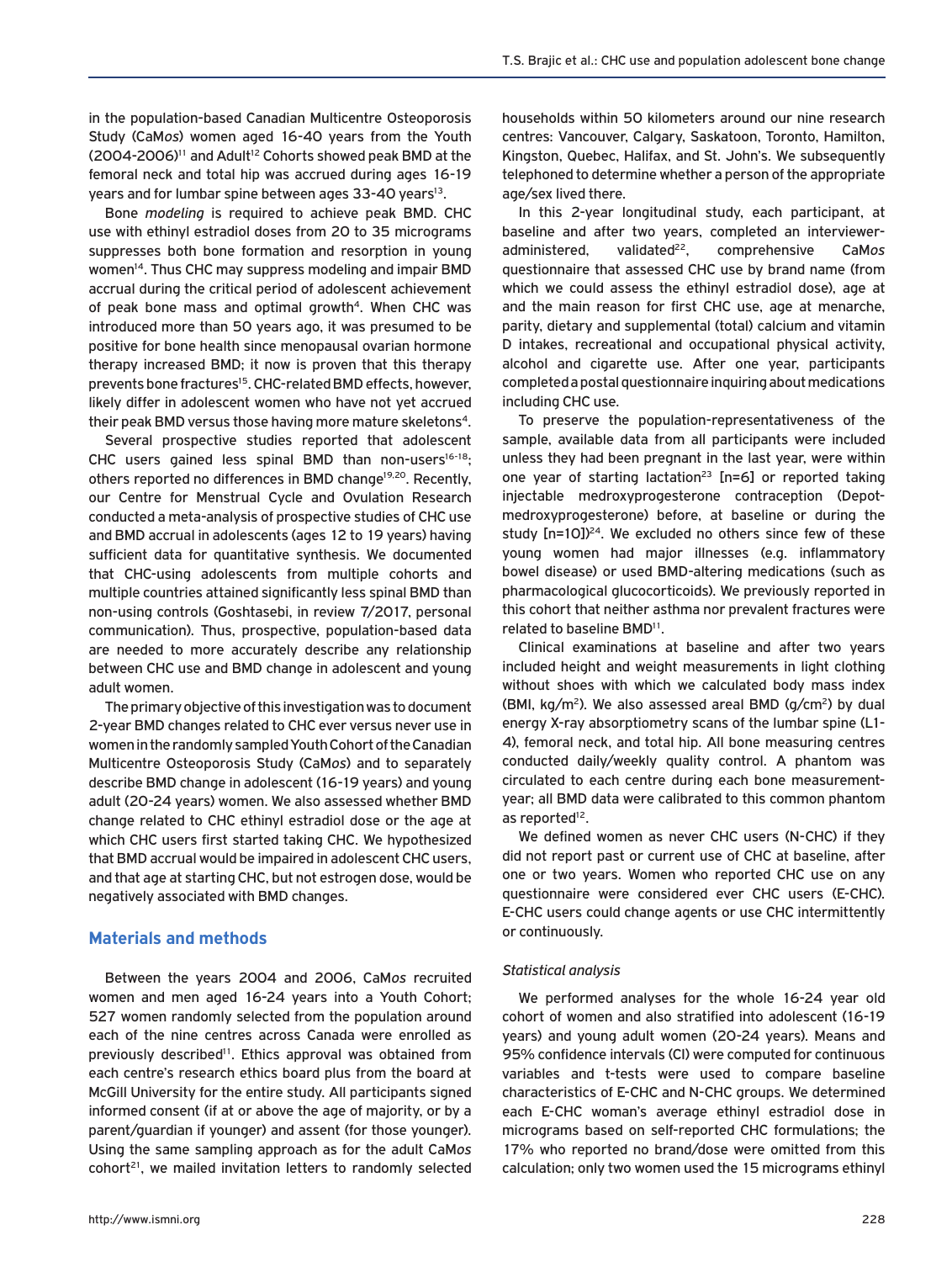

estradiol-releasing vaginal ring CHC and only for a portion of the duration of the study.

We fitted a multivariable linear regression model to examine associations between current study CHC use (never/ ever) and 2-year BMD change at each skeletal site: lumbar spine, femoral neck and total hip. Regression diagnostics included visual inspection of graphs of residuals. A positive change indicated a 2-year BMD increase; a negative change, a decrease.

We included the following baseline variables as covariates in our models: age, height, body mass index (BMI), menarche age, total calcium intake (dietary and supplements in categories: <800, 800-1200, >1200 mg/day), 24 hour physical activity (kcal/d doing moderate, strenuous or vigorous exercise), alcohol consumption (beverages per week) and current smoking (yes/no). Models were further adjusted for baseline site-specific BMD and two year change in BMI. We fitted similar models with E-CHC users stratified according to estrogen dose: less than and greater than 30 micrograms (since there was little range in doses and they were not normally distributed). We also fitted multivariable models to examine the association between age at starting CHC and BMD change, adjusted for the same variables as above. Data are reported as plus or minus standard deviation (±SD) or as 95% confidence intervals (95%CI). Statistical analyses were performed using SAS 9.4 (Cary, NC, USA).

## **Results**

Of 527 women aged 16-24 years recruited, 307 women provided complete baseline, 2-year BMD change and CHC use information (Figure 1). Youth Cohort women's participation rate was 24.2%<sup>11</sup>. Many enrolled women (n=220) did not complete a 2-year questionnaire and second bone density measurement; this was primarily related to changing residence due to education, employment, relationships and other priorities. Those included (n=307) compared with not included women (n=220), started CHC use at a similar age, had similar baseline weight, height, BMI, menarche age, physical activities and baseline BMD values at all sites (Supplemental Table). However, those not included were older, had lower average baseline total calcium and vitamin D intakes, and were more likely to currently smoke and to drink >1 alcohol serving per month.

Of the 307 women in the prospective cohort (168 adolescent, 139 young adult), 61.9 % (n=190) were using CHC at baseline and a further 39 women began using CHC during the study. Thus, over two years, 74.6% (n=229) ever used CHC and 25.4% (n=78) never used CHC. Of the E-CHC users, 91 were intermittent and 138 were continuous users. Estrogen dose, available in 190 CHC users, averaged 26.5 micrograms per day (range= 15 to 35).

Table 1 provides baseline demographic, reproductive, nutritional, lifestyle and lumbar spine, femoral neck and total hip BMD data for the whole cohort plus BMI change data. Mean baseline age at starting CHC was 17.2 years (SD=2.3); when including women who subsequently started CHC, however, average age at first E-CHC was 17.5 y (SD=2.3). Average age at starting CHC was earlier in adolescents (16.6, SD=1.6 years) compared with young adults (18.4, SD=2.6 years) (95% CI of the difference: -1.2, -2.4 ). Only 36 young women smoked and these averaged 8.0 cigarettes/day (SD=5.5). At baseline 50.5% of women drank  $\geq$  one alcoholic beverage per month. Most of these Youth Cohort women, roughly reflecting the characteristics of the Canadian population,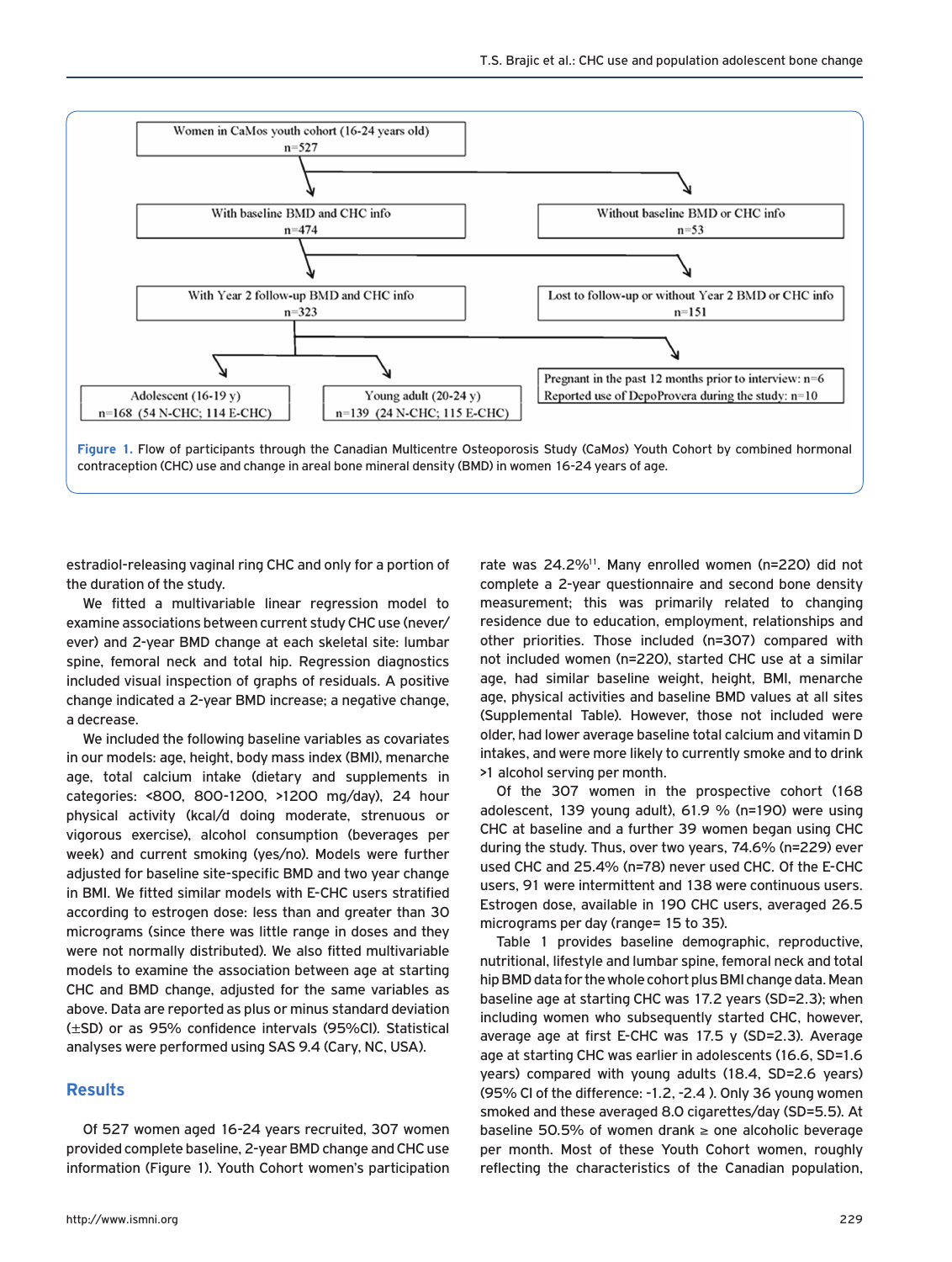**Supplemental Table.** Comparison of descriptive and areal bone mineral density (BMD) data at the lumbar spine (L1-4), femoral neck (FN) and total hip (TH) between included women with two-year data (n=307) and those not included (n=220) in the Canadian Multicentre Osteoporosis Study (CaM*os*) Youth Cohort study of prospective data in women by combined hormonal contraception (CHC) use-total cohort (n=527, aged 16-24 years) (significant differences are indicated by bolding of the 95 percent confidence interval of the mean [95% CI]).

| <b>Variable</b>                      | <b>Inclusion status</b> | N.  | <b>Mean</b> | <b>Standard Deviation</b> | 95% CI of the Mean |
|--------------------------------------|-------------------------|-----|-------------|---------------------------|--------------------|
| Age (years)                          | <b>Not Included</b>     | 220 | 20.1        | 2.5                       | 19.7, 20.4         |
|                                      | <b>Included</b>         | 307 | 19.5        | 2.7                       | 19.2, 19.8         |
| Height (cm)                          | <b>Not Included</b>     | 216 | 164.7       | 6.5                       | 163.8, 165.5       |
|                                      | <b>Included</b>         | 306 | 164.6       | 6.7                       | 163.9, 165.4       |
| Weight (kg)                          | <b>Not Included</b>     | 216 | 63.6        | 13.1                      | 61.8, 65.3         |
|                                      | <b>Included</b>         | 306 | 61.9        | 11.8                      | 60.6, 63.3         |
|                                      | <b>Not Included</b>     | 216 | 23.4        | 4.4                       | 22.8, 24.0         |
| Body Mass Index (kg/m <sup>2</sup> ) | <b>Included</b>         | 306 | 22.8        | 4.2                       | 22.4, 23.3         |
| <b>Menarche age</b>                  | <b>Not Included</b>     | 212 | 12.5        | 1.2                       | 12.3, 12.6         |
|                                      | <b>Included</b>         | 305 | 12.5        | 1.3                       | 12.4, 12.6         |
|                                      | <b>Excluded</b>         | 166 | 17.1        | 2.0                       | 16.8, 17.4         |
| <b>Age started CHC</b>               | <b>Included</b>         | 229 | 17.5        | 2.3                       | 17.2, 17.8         |
| Total Ca (mg/day)                    | <b>Not Included</b>     | 218 | 974         | 595                       | 894, 1053          |
|                                      | <b>Included</b>         | 305 | 1132        | 637                       | 1061, 1204         |
| Total Vitamin D (µg/day)             | <b>Not Included</b>     | 219 | 4.5         | 4.7                       | 3.9, 5.2           |
|                                      | <b>Included</b>         | 307 | 5.5         | 5.1                       | 5.0, 6.1           |
| Physical activity (kcal/d)           | <b>Excluded</b>         | 216 | 4956        | 3829                      | 4443, 5470         |
|                                      | <b>Included</b>         | 306 | 4569        | 3925                      | 4127, 5010         |
| Alcohol (# servings/week)            | <b>Not Included</b>     | 220 | 1.8         | 3.1                       | 1.4, 2.2           |
|                                      | <b>Included</b>         | 307 | 1.2         | 2.0                       | 1.0, 1.4           |
| L1-L4 BMD $(g/cm2)$                  | <b>Not Included</b>     | 207 | 1.030       | 0.11                      | 1.015, 1.045       |
|                                      | <b>Included</b>         | 306 | 1.028       | 0.12                      | 1.014, 1.042       |
| FN BMD $(q/cm^2)$                    | <b>Not Included</b>     | 209 | 0.872       | 0.11                      | 0.857, 0.887       |
|                                      | <b>Included</b>         | 307 | 0.869       | 0.11                      | 0.856, 0.881       |
| TH BMD $(g/cm2)$                     | <b>Not Included</b>     | 205 | 0.978       | 0.11                      | 0.962, 0.993       |
|                                      | <b>Included</b>         | 303 | 0.978       | 0.12                      | 0.964, 0.992       |

*Note-more of those not included drank >1 alcohol serving per month; among those, however, the amount consumed was the same. Similarly, more non-included women at baseline currently smoked; among smokers, however, the average number of cigarettes per day was similar.*

were Caucasian (88.6%) with East Asians being the second most prevalent race/ethnicity.

Table 2 provides baseline demographic and BMD average data comparing those who were N-CHC with E-CHC users. Those who ever used CHC were significantly older and taller but did not differ from N-CHC in weight or BMI. Menarche age and total calcium intakes were similar. Total vitamin D intake was greater in E-CHC; however, in each group at baseline, few used vitamin D supplements (15.0%, n=46; nine N-CHC [7.27 micrograms per day], and 37 E-CHC [8.57], mean 8.31 micrograms per day). Likewise, at baseline only a small proportion of women were taking calcium supplements (3.3%; n=10; one N-CHC [175 mg/d] and nine E-CHC [394 milligrams per day]; mean 372 milligrams per day). Alcohol intake was significantly higher in the E-CHC group as was the prevalence of smoking, with only one N-CHC smoking three cigarettes/d but 35 E-CHC smoking a mean of eight (8.1) cigarettes per day (SD=5.5).

Baseline BMD values were not different at any site between N-CHC and E-CHC users (Table 2). Over two-years body mass index increased significantly in N-CHC women by 0.62 kg/m2 (SD 1.6 [95% CI 0.26; 0.98]) whereas BMI did not change significantly in E-CHC users (0.17, SD 1.9, 95% CI -0.08; 0.42). N-CHC users were more likely to be non-Caucasian (28.2%) than E-CHC users (5.7%). We did not include race in multivariate models due to the small numbers of non-Caucasian CHC users (n=13). In addition, we found non-significant change in BMD results in univariate models of Caucasians/non-Caucasians at any site (data not shown).

Figure 2 illustrates individual data for absolute, *unadjusted* BMD change (in grams per  $cm<sup>2</sup>$ ) across the 2-year study in adolescents and young adults by their CHC use group. Adolescent N-CHC users demonstrated a significantly more positive total hip average BMD change versus E-CHC users (difference= +0.012 g/cm2/two years; 95% CI +0.001, +0.023 g/cm2/2-y). There were trends for N-CHC users to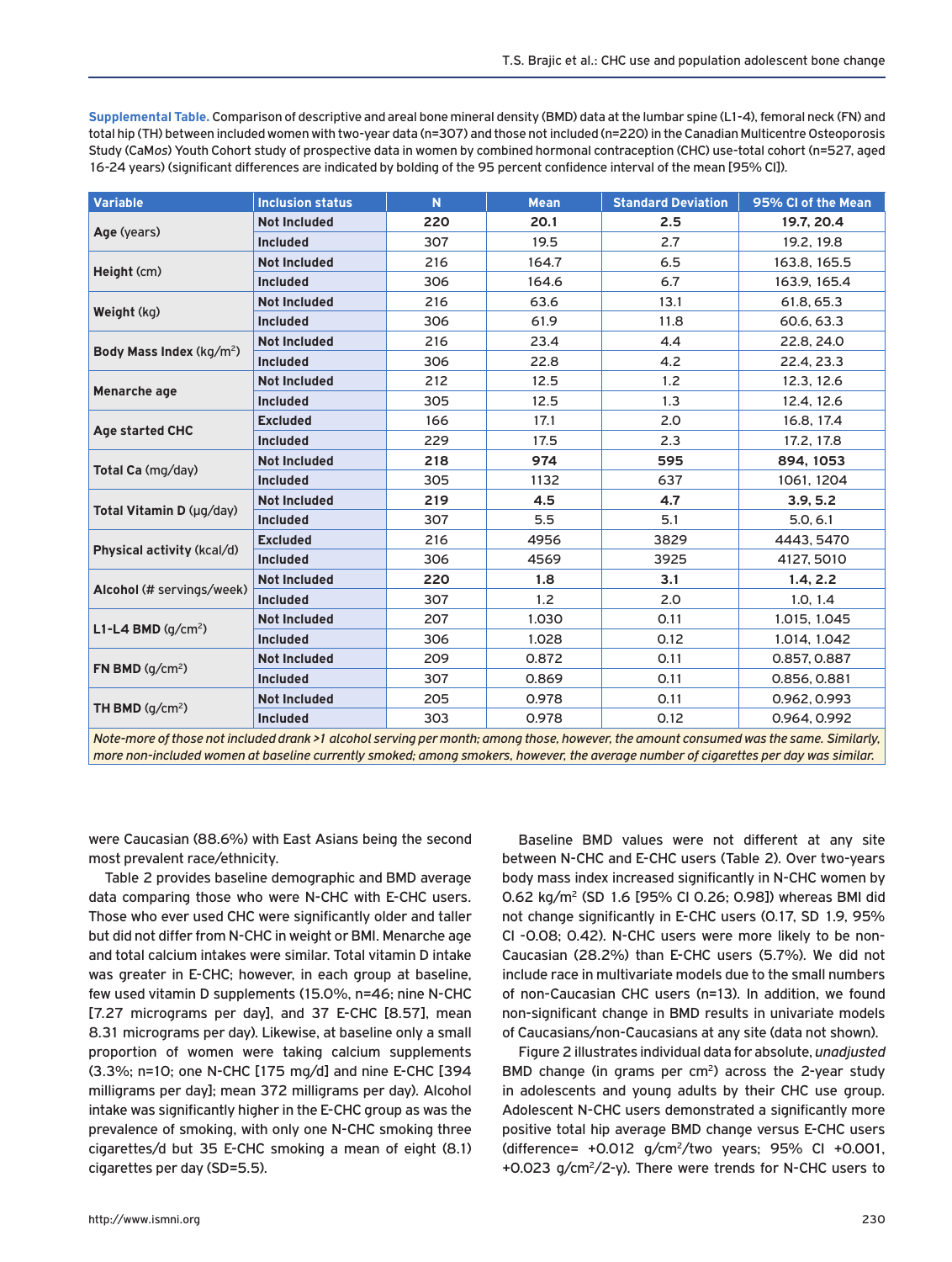**Table 1.** Baseline descriptive and areal bone mineral density (BMD) data at the lumbar spine (L1-4), femoral neck (FN) and total hip (TH) for Canadian Multicentre Osteoporosis Study (CaM*os*) Youth Cohort women taking and not taking combined hormonal contraceptives (CHC) with complete data at baseline and year two (n=307, aged 16-24 years) including the 95 percent confidence intervals (95% CI).

| <b>Variable</b>                                         | N                | <b>Mean</b> | <b>Standard Deviation</b> | 95% CI                                 |  |  |
|---------------------------------------------------------|------------------|-------------|---------------------------|----------------------------------------|--|--|
| Age (years)                                             | 307              | 19.5        | 2.7                       | 19.2, 19.8                             |  |  |
| Height (cm)                                             | 306              | 164.6       | 6.7                       | 163.9, 165.4                           |  |  |
| Weight (kg)                                             | 306              | 61.9        | 11.8                      | 60.6, 63.3                             |  |  |
| Body Mass Index (kg/m <sup>2</sup> )                    | 306              | 22.8        | 4.2                       | 22.4, 23.3                             |  |  |
| Menarche age (years)                                    | 305              | 12.5        | 1.3                       | 12.4, 12.6                             |  |  |
| Age started CHC*                                        | 229              | 17.5        | 2.3                       | 17.2, 17.8                             |  |  |
| Total Calcium (mg/day)                                  | 305              | 1132        | 637                       | 1061, 1204                             |  |  |
| Total Vitamin D (mcg/day)                               | 307              | 5.5         | 5.1                       | 5.0, 6.1                               |  |  |
| Physical activity (kcal/day)                            | 306              | 4569        | 3925                      | 4127, 5010                             |  |  |
| Alcohol (# servings/week)                               | 307              | 1.2         | 2.0                       | 1.0, 1.4                               |  |  |
| L1-L4 BMD ( $gm/cm2$ )                                  | 306              | 1.028       | 0.12                      | 1.014, 1.041                           |  |  |
| $FN$ BMD ( $gm/cm2$ )                                   | 307              | 0.869       | 0.11                      | 0.856, 0.881                           |  |  |
| TH BMD $(gm/cm2)$                                       | 303              | 0.978       | 0.12                      | 0.964, 0.992                           |  |  |
| <b>BMI change (kg/m<sup>2</sup>/2-year)</b>             | 306              | 0.28        | 1.84                      | 0.08, 0.49                             |  |  |
| Race/Ethnicity                                          | <b>Caucasian</b> | Asian       | <b>African Canadian</b>   | <b>Other</b><br>(including Indigenous) |  |  |
| $N=307$                                                 | 272 (88.60%)     | 14 (4.56%)  | 4 (1.30%)                 | 17 (5.54%)                             |  |  |
| *values from those 229 who were taking CHC at baseline. |                  |             |                           |                                        |  |  |

also have more positive BMD gains at the femoral neck and the lumbar spine sites. In young adults, unadjusted BMD changes at all sites were similar between N-CHC and E-CHC.

Table 3 documents BMD 2-year *adjusted* change estimates

with their 95% CI for N-CHC versus E-CHC for the whole cohort and separately within adolescent and young adult women groups. Adolescent N-CHC users, after adjusting for bone-related covariates, tended to gain more femoral neck

**Table 2.** Baseline descriptive and areal bone mineral density (BMD) data at the lumbar spine (L1-4), femoral neck (FN) and total hip (TH) in Canadian Multicentre Osteoporosis Study (CaM*os*) Youth Cohort women with complete data at baseline and year 2 (n=307, aged 16-24 years) by never use of combined hormonal contraceptives (N-CHC) versus ever-use (E-CHC) during this two-year study. (Bold= significant N-CHC vs E-CHC difference).

|                                                     | <b>CHC Never Use (n=78)</b> |              | <b>CHC Ever Use (n=229)</b> |               |                        | 95% CI of the             |
|-----------------------------------------------------|-----------------------------|--------------|-----------------------------|---------------|------------------------|---------------------------|
| <b>Continuous variable</b>                          | Mean                        | 95% CI       | <b>Mean</b>                 | 95% CI        | <b>Mean difference</b> | difference                |
| Age (years)                                         | 18.5                        | 18.0, 19.1   | 19.8                        | 19.5, 20.2    | $-1.3$                 | $-2.0; -0.6$              |
| Height (cm)                                         | 163                         | 161.2, 164.8 | 165.2                       | 164.4, 166.0  | $-2.2$                 | $-4.1; -0.2$              |
| Weight (kg)                                         | 60.7                        | 57.7, 63.7   | 62.3                        | 60.9, 63.8    | $-1.7$                 | $-5.0; 1.7$               |
| Body Mass Index (kg/m <sup>2</sup> )                | 22.8                        | 21.7, 23.8   | 22.9                        | 22.3, 23.4    | $-0.1$                 | $-1.2:1.0$                |
| Menarche age (years)                                | 12.5                        | 12.2, 12.8   | 12.5                        | 12.3, 12.7    | O.O                    | $-0.4; 0.3$               |
| Total Calcium (mg/day)                              | 1054                        | 908, 1200    | 1159                        | 1076, 1241    | $-105$                 | $-270:60$                 |
| Total Vitamin D (mcg/day)                           | 4.5                         | 3.4, 5.6     | 5.9                         | 5.2, 6.6      | $-1.4$                 | $-2.7: -0.1$              |
| Physical activity (kcal/d)                          | 3933                        | 3183, 4682   | 4786                        | 4252, 5320    | $-853$                 | $-1769;63$                |
| Alcohol (# servings/week)                           | O.3                         | 0.0, 0.5     | 1.5                         | 1.3, 1.8      | $-1.3$                 | $-1.6: -0.9$              |
| <b>L1-L4 BMD</b> $(q/cm^2)$                         | 1.022                       | 0.990, 1.054 | 1.030                       | 1.015, 1.045  | $-0.008$               | $-0.043; 0.027$           |
| FN BMD (q/cm <sup>2</sup> )                         | 0.854                       | 0.826, 0.882 | 0.874                       | 0.860, 0.887  | $-0.02$                | $-0.048; 0.009$           |
| TH BMD $(q/cm2)$                                    | 0.964                       | 0.932, 0.997 | 0.982                       | 0.967, 0.998  | $-0.018$               | $-0.053; 0.018$           |
| <b>Body Mass Index change</b><br>$(kq/m^2/2$ -year. | 0.62                        | 0.26, 0.98   | 0.17                        | $-0.08, 0.40$ | 0.45                   | $-0.03; 0.92$<br>0.92     |
| <b>Categorical variable</b><br>(Race/Ethnicity)     | N                           | $\%$         | $\mathsf{N}$                | $\%$          | % difference           | 95% Cl of %<br>difference |
| Caucasian                                           | 56                          | 71.8         | 216                         | 94.3          | $-22.5$                | $-32.9; -12.1$            |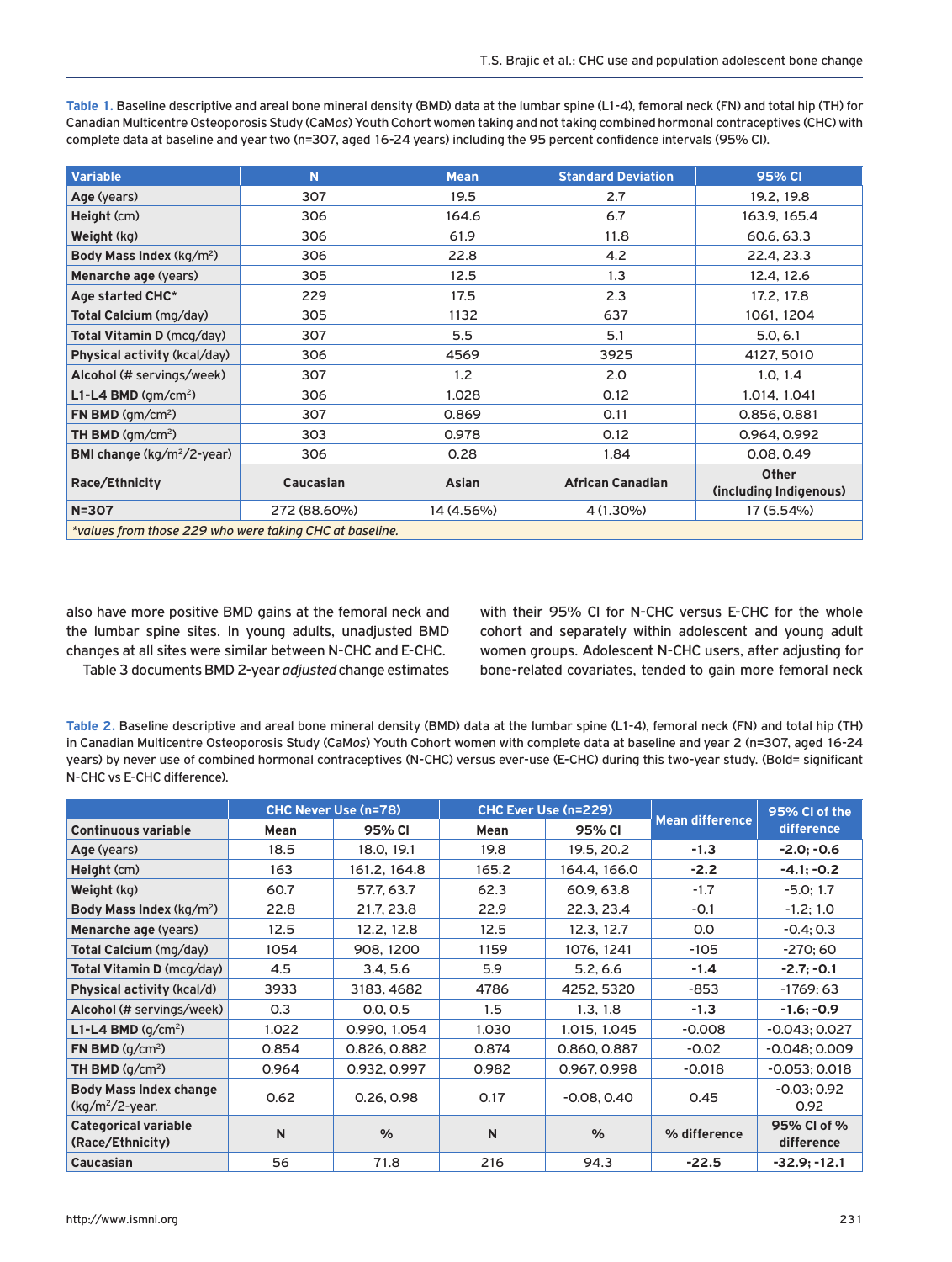

**Figure 2.** Scatterplot of two-year absolute (unadjusted) changes in areal bone mineral density (BMD) at the lumbar spine (L1-4), femoral neck (FN) and total hip (TH) by use of combined oral contraceptives (CHC, Never and Ever users) in adolescent (ages 16-19 years) and young adult (ages 20-24 years) women in the population-based Canadian Multicentre Osteoporosis Study (CaM*os*) Youth Cohort. Short horizontal bars are 95% Confidence Intervals.

BMD compared with E-CHC (+0.009 g/cm<sup>2</sup>; 95%CI:-0.002; +0.021). After adjusting for covariates, adolescent change in total hip and lumbar spine BMD was not significantly different between groups. However, in the young adult adjusted models, N-CHC users experienced significantly less positive femoral neck BMD change than E-CHC  $(-0.021)$  g/cm<sup>2</sup>; 95% CI: -0.037, -0.006); similar trends occurred at the total hip and lumbar spine sites.

Table 3 also presents adjusted 2-year BMD change estimates from the multivariable regression model for age at first use of CHC for the whole cohort including both adolescent and young adult women. Age at first CHC use was not associated with BMD change at any of the sites.

In the 190 women with available CHC estrogen doses, adjusted 2-year BMD change was not significantly associated with average estrogen levels of less than 30 micrograms (n=119) compared with average doses of equal to or more than 30 micrograms (n=71) at any site [spine: -0.002 g/cm2 (95% CI -0.011; +0.008); femoral neck: -0.003 g/cm2 (-0.012; +0.007); total hip: -0.001 g/ cm2 (-0.009; +0.007)].

# **Discussion**

In this first population-based prospective study describing associations between CHC use and changes in BMD in adolescent and young women ages 16-24 years, 75% of women used CHC for some or all of the time during the 2-year study. Average age at starting CHC in adolescents (16.6 years) was significantly younger than in young adults (18.4 years). Adolescents who used CHC had significantly less positive unadjusted BMD change at the total hip after two years with a trend toward less positive adjusted BMD change at the femoral neck. By contrast, adjusted femoral neck 2-year BMD changes were significantly more positive in E-CHC versus N-CHC users with trends toward similar differences at the lumbar spine and total hip BMD sites. In the entire CaM*os* Youth cohort (ages 16-24 y), adjusted BMD changes were not related to CHC estrogen dose (less than 30 versus equal to or more than 30 micrograms) nor to age at first CHC use.

This study confirms the literature<sup>16-18</sup> that in adolescents CHC use may interfere with the gain to peak BMD. In previous prospective studies, adolescent CHC users demonstrated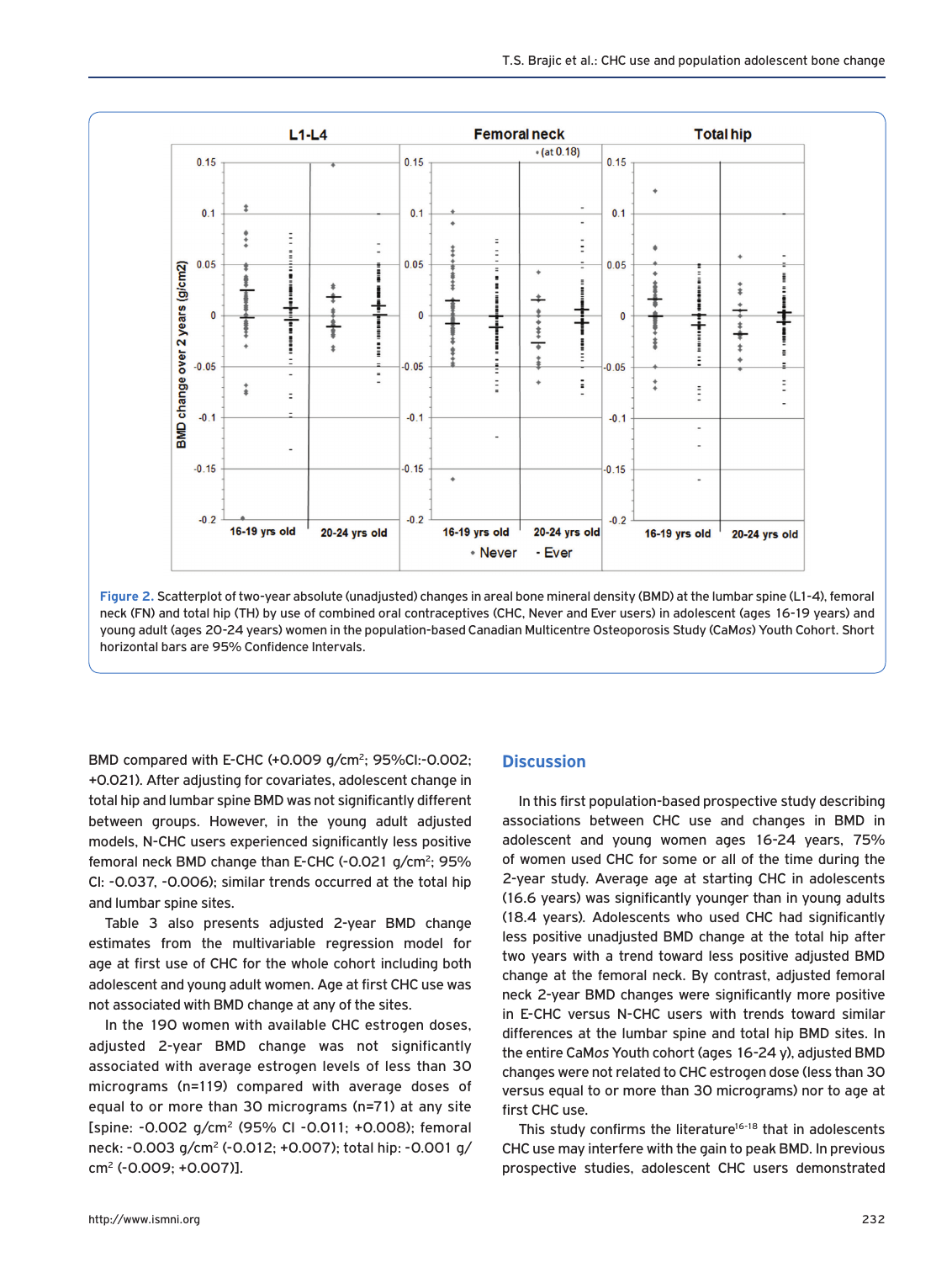**Table 3.** Estimates and 95% confidence intervals (CI) for multivariable regression analysis of two-year areal bone mineral density (BMD) change at the lumbar spine (L2-4), femoral neck (FN) and total hip (TH) for: A. never (N-CHC) versus ever (E-CHC) use of combined hormonal contraceptives (CHC); and B. age at first CHC use, in all women in the Canadian Multicentre Osteoporosis Study (CaM*os*) Youth Cohort (ages 16-24 years) and in Adolescent (ages 16-19 years) and Young Adult (aged 20-24 years) sub-cohorts with 95 percent confidence intervals (95% CI). Results in bold are statistically significant.

| A. *Adjusted 2-y BMD change estimates (95% CI) for N-CHC users versus E-CHC users                                                                                                                      |                                                 |                   |                               |                   |                         |                    |  |
|--------------------------------------------------------------------------------------------------------------------------------------------------------------------------------------------------------|-------------------------------------------------|-------------------|-------------------------------|-------------------|-------------------------|--------------------|--|
|                                                                                                                                                                                                        | <b>CaMos Youth Cohort 16-24</b><br><b>vears</b> |                   | <b>Adolescent 16-19 years</b> |                   | Young Adult 20-24 years |                    |  |
|                                                                                                                                                                                                        | estimate                                        | 95% CI            | estimate                      | 95% CI            | estimate                | 95% CI             |  |
| $L1-L4$                                                                                                                                                                                                | 0.002                                           | $(-0.104; 0.091)$ | 0.004                         | $(-0.008; 0.015)$ | $-0.007$                | $(-0.020; 0.006)$  |  |
| <b>FN</b>                                                                                                                                                                                              | $-0.001$                                        | $(-0.010; 0.008)$ | 0.009                         | $(-0.002; 0.021)$ | $-0.021$                | $(-0.036; -0.006)$ |  |
| <b>TH</b>                                                                                                                                                                                              | $-0.001$                                        | $(-0.009; 0.006)$ | 0.002                         | $(-0.008; 0.012)$ | $-0.013$                | $(-0.026; 0.000)$  |  |
| B. *Adjusted 2-year BMD change estimates (95% CI) for age CHC started among CHC users                                                                                                                  |                                                 |                   |                               |                   |                         |                    |  |
|                                                                                                                                                                                                        | <b>CaMos Youth Cohort 16-24</b><br><b>vears</b> |                   | <b>Adolescent 16-19 years</b> |                   | Young Adult 16-24 years |                    |  |
|                                                                                                                                                                                                        | estimate                                        | 95% CI            | estimate                      | 95% CI            | estimate                | 95% CI             |  |
| $L1-L4$                                                                                                                                                                                                | 0.001                                           | $(-0.001; 0.003)$ | $-0.001$                      | $(-0.005; 0.004)$ | $-0.007$                | $(-0.020; 0.006)$  |  |
| <b>FN</b>                                                                                                                                                                                              | 0.000                                           | $(-0.002; 0.002)$ | $-0.001$                      | $(-0.005; 0.003)$ | 0.000                   | $(-0.002; 0.003)$  |  |
| TH.                                                                                                                                                                                                    | 0.000                                           | $(-0.002; 0.002)$ | 0.000                         | $(-0.004; 0.004)$ | 0.000                   | $(-0.002:0.002)$   |  |
| *Adjusted for baseline age, height, BMI, menarche age, total calcium intake, 24 hour physical activity (kcal/d), alcohol consumption,<br>current smoking, BMD and Body Mass Index change over 2-years. |                                                 |                   |                               |                   |                         |                    |  |

less gain in lumbar spine BMD compared with non-CHC using controls20,25,26. However, in the present study, CaM*os* adolescents had no significant unadjusted or adjusted CHCrelated 2-y spine BMD changes; reasons for this are unclear. There are several prospective studies in adolescents that measured BMD changes at the levels of femoral neck or total hip sites. Similar to our findings, Pikkarainen et al., showed less femoral neck BMD (or bone mineral content) gain in CHC users versus non-users<sup>17</sup>. Cromer et al. showed significantly less femoral neck BMD accrual in CHC adolescent users (12-20 years old) compared to controls after one year $^{27}$  but this difference was no longer significant after two years<sup>26</sup>. Similarly, a Chinese study reported no statistically significant difference in femoral neck BMD changes after two years of CHC use or non-use in adolescents<sup>20</sup>.

The only available population-based study of adolescent E-CHC and N-CHC users was cross-sectional<sup>28</sup>. Like results of the present study, it showed no baseline BMD differences between groups<sup>28</sup>.

CHC use has consistently been shown to suppress bone biomarkers<sup>14,19,29-32</sup>. Unlike previous studies<sup>19,27,33</sup>, we found no evidence suggesting that women who used CHC preparations with lower estrogen doses had less positive BMD changes. Adjusted data also showed that in CHC users the average age at starting CHC was not related to BMD change; cross-sectional results in the CaM*os* Adult Cohort were similar<sup>3</sup>.

Young adult E-CHC users aged 20-24 years in this study showed no unadjusted differences in BMD changes compared with N-CHC users. However, unexpectedly E-CHC young adult women demonstrated significantly greater adjusted 2-year

BMD gains at the femoral neck compared with same-aged N-CHC users. This has not previously been reported. Reasons for this are unclear and further exploration of this is needed.

Increased risk for fragility fracture in later life is a potential and important clinical outcome of lower peak BMD accrual in women who were CHC users<sup>4-6</sup>. A current Cochrane meta-analysis of fracture related to CHC use in younger women found insufficient data to allow any conclusion<sup>34</sup>. However, three large retrospective observational studies of *menopausal* women who reported previous CHC use all showed that incident fractures were approximately 20% higher in past CHC users compared with never-CHC using controls<sup>35-37</sup>.

We highlight several strengths of this study including the Canada-wide random population sampling, 2-year prospective design and collection of an array of important bone covariates. We used an interviewer-administered questionnaire, obtained direct measures of height and weight and standardized BMD measures to a common phantom. We collected data on CHC formulations from which we determined E-CHC user's average estrogen doses. We also avoided the loss of power that would have resulted from stratification to continuous and intermittent CHC use.

This study was limited not only by a low participation rate (common in studies of young people) but also by loss to twoyear follow-up. Retention of adolescent and young adult participants is challenging given their geographic mobility and major life transitions. However, baseline included and nonincluded women did not differ in BMD or BMI. Bone biomarkers or three-dimensional bone microstructure and strength were also not feasible in this study. Finally, it was difficult to assess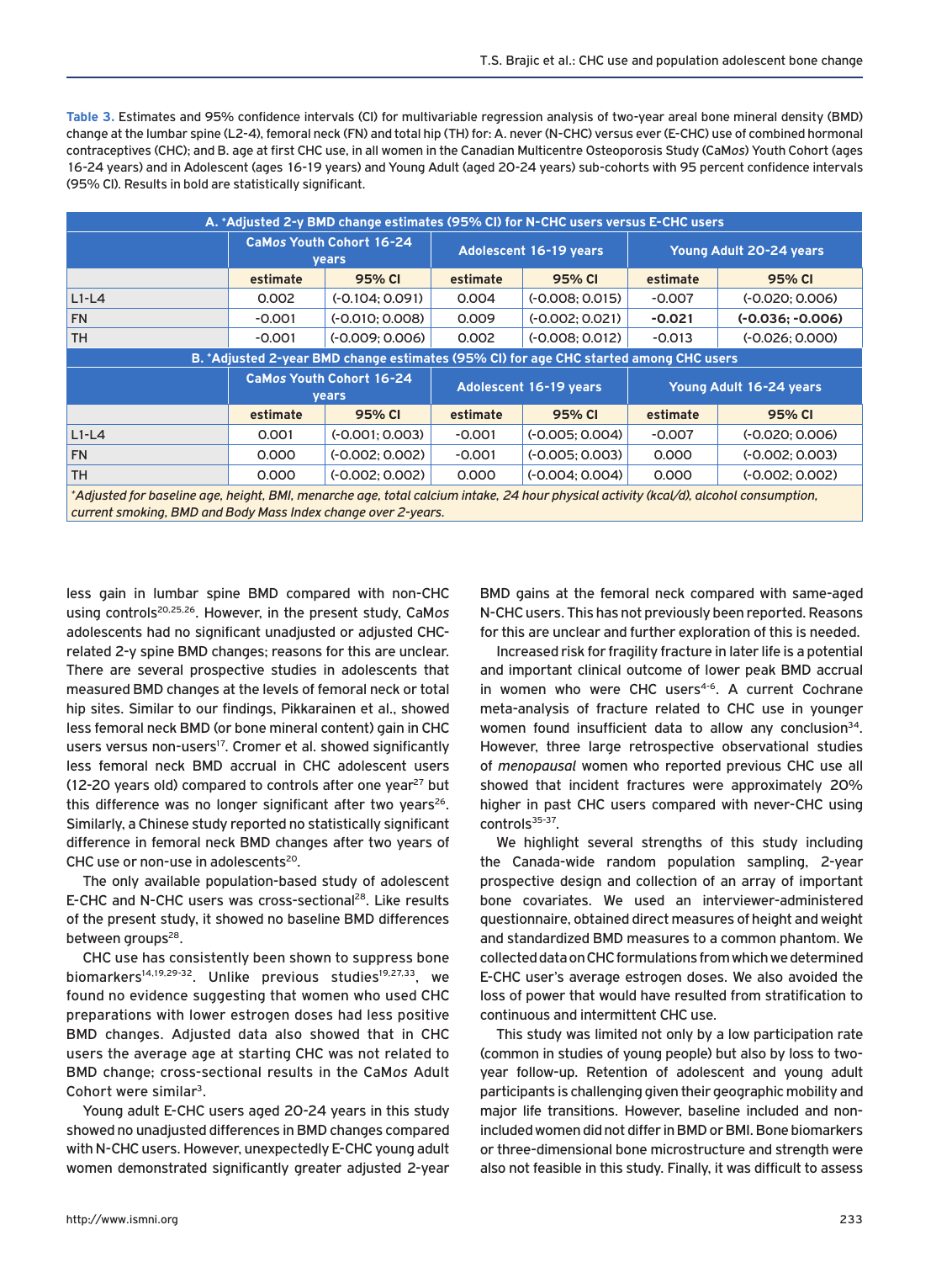the exact durations of 2-year CHC use hence categorization as ever versus never CHC use in our analysis.

In conclusion, in this population-based Canadian cohort, *adolescent* users of CHC demonstrated less 2-year peak BMD accrual than adolescent non-users of CHC. Adolescent CHC-users also tended toward less gain in *adjusted* BMD at the femoral neck compared with N-CHC adolescents. Furthermore, at the total hip, the adolescent E-CHC group also demonstrated significantly more negative *unadjusted* BMD changes and a trend toward less BMD gain at lumbar spine and femoral neck in comparison with the adolescent N-CHC group. However, *young adult* E-CHC users had more positive *adjusted* BMD change at the femoral neck compared with N-CHC using women.

Mean age at first CHC use was 19.8 years in Canadian women aged 25-45 years in 1998 $3$ , but was significantly younger at 17.5 years (-2.5 y; 95% CI -2.0; -2.8) in those aged 16-24 in this cohort. This decrease in age at first CHC use is of public health concern given the high prevalence of CHC use (75%) in this cohort of adolescent and young adult women. Thus, more young women who have not yet reached peak BMD are likely to be exposed to the potentially detrimental effects of CHC on peak BMD accrual. Randomized controlled trials are urgently needed to investigate the possibility that CHC use in the early years post-menarche has a negative influence on optimal bone accrual, particularly at the femoral neck, and thus on future hip fracture risk.

#### *Acknowledgements*

*This project's CaMos Data Analysis and Publication proposal was originally written by the then internal medicine resident, Juliya Iosfina Hemmett MD. We thank Ramanjit Sidhu, MD for her review of all combined hormonal contraceptives used by CaMos Youth Cohort women with tabulation of the ethinyl estradiol doses of each. We are also very grateful for the critical reviews and support from Azita Goshtasebi MD, MPH, PhD.*

*We appreciate that the funding for data acquisition for the Canadian Multicentre Osteoporosis Study (CaMos) Youth Cohorts and for statistical analysis for this manuscript was by the Canadian*  Institutes of Health Research (CIHR). CaMos has, in the past, been *additionally supported by Merck Frosst Canada Ltd.; Eli Lilly Canada Inc.; Novartis Pharmaceuticals Inc.; The Alliance: sanofi-aventis & Procter and Gamble Pharmaceuticals Canada Inc.; Servier Canada Inc.; Amgen Canada Inc.; The Dairy Farmers of Canada; and The Arthritis Society. There was no additional funding for this analysis/ manuscript.* 

#### *Contributorship*

*This study was designed by JCP and CB and approved by the Canadian Multicentre Osteoporosis Study (CaMos) Data Analysis and Publication Committee. JCP, DH, JDA and CK acquired the data. Statistical analysis and database management was by CB. It was written by TSB and JCP with CB's assistance. All authors have critically reviewed the manuscript and approve it for publication.*

#### *Transparency*

*JCP, as senior author, affirms that the manuscript is an honest, accurate, and transparent account of the study being reported; that no important aspects of the study have been omitted; and that any discrepancies from the study as planned have been explained. CB is accountable for all statistical analyses.* 

#### *Data sharing*

*The Canadian Multicentre Osteoporosis Study (CaMos) database (including both Adult and Youth Cohorts) is possible to interrogate in collaboration with a CaMos investigator.*

#### *CaMos Research Group*

*David Goltzman (co-principal investigator, McGill University, Montreal, Quebec, Canada), Nancy Kreiger (co-principal investigator, University of Toronto, Toronto, Ontario, Canada)*

*McGill University, Montreal, Quebec: Elham Rahme (biostatistician), J. Brent Richards (investigator), Suzanne N. Morin (investigator).* 

*CaMos Coordinating Centre: Claudie Berger (study statistician), Suzanne Godmaire (research assistant), Silvia Dumont (research assistant).*

*Memorial University, St. John's Newfoundland: Carol Joyce (director), Christopher S. Kovacs (co-director), Minnie Parsons (coordinator).*

*Dalhousie University, Halifax, Nova Scotia: Susan Kirkland, Stephanie M. Kaiser (co-directors), Barbara Stanfield (coordinator).*

*Laval University, Quebec City, Quebec: Jacques P. Brown (director), Louis Bessette (co-director), GRMO, Jeanette Dumont (coordinator), Martin Després (imaging IT technician).* 

*Queen's University, Kingston, Ontario: Tassos P. Anastassiades (director), Tanveer Towheed (co-director), Wilma M. Hopman (investigator), Karen J. Rees-Milton (coordinator).*

*University of Toronto, Toronto, Ontario: Robert G. Josse (director), Angela M. Cheung (co-director), Barbara Gardner-Bray (coordinator).* 

*McMaster University, Hamilton, Ontario: Jonathan D. Adachi (director), Alexandra Papaioannou (co-director).*

*University of Saskatchewan, Saskatoon, Saskatchewan: Wojciech P. Olszynski (director), K. Shawn Davison (co-director), Jola Thingvold (coordinator).*

*University of Calgary, Calgary, Alberta: David A. Hanley (director), Steven K. Boyd (co-director), Jane Allan (coordinator and Coordinator's Representative to Executive Council).*

*University of British Columbia, Vancouver, British Columbia: Jerilynn C. Prior (director), Shirin Kalyan (co-director), Brian Lentle (investigator/ radiologist), Bernice Liang (coordinator).*

*University of Alberta, Edmonton, Alberta: Stuart D. Jackson (medical physicist).*

*University of Manitoba, Winnipeg, Manitoba: William D. Leslie (investigator/nuclear medicine physician).* 

## **References**

- 1. Prior JC. Adolescents' Use of Combined Hormonal Contraceptives for Menstrual Cycle-Related Problem Treatment and Contraception: Evidence of Potential Lifelong Negative Reproductive and Bone Effects. Women's Reproductive Health 2016;3:73-92.
- 2. Jones RK. Beyond birth control: The overlooked benefits of oral contraceptive pills. Guttmacher Institute; 2011.
- 3. Prior JC, Kirkland S, Joseph L, Kreiger N, Murray TM, Hanley DA, Adachi JD, Vigna YM, Berger MS, Blondeau L, Jackson SA, Tenenhouse A. Oral contraceptive agent use and bone mineral density in premenopausal women: cross-sectional, population-based data from the Canadian Multicentre Osteoporosis Study. Can Med Assoc J 2001;165:1023-9.
- 4. Tremollieres F. Impact of oral contraceptive on bone metabolism. Best Pract Res Clin Endocrinol Metab 2013;27:47-53.
- 5. Bonjour JP, Chevalley T, Ferrari S, Rizzoli R. The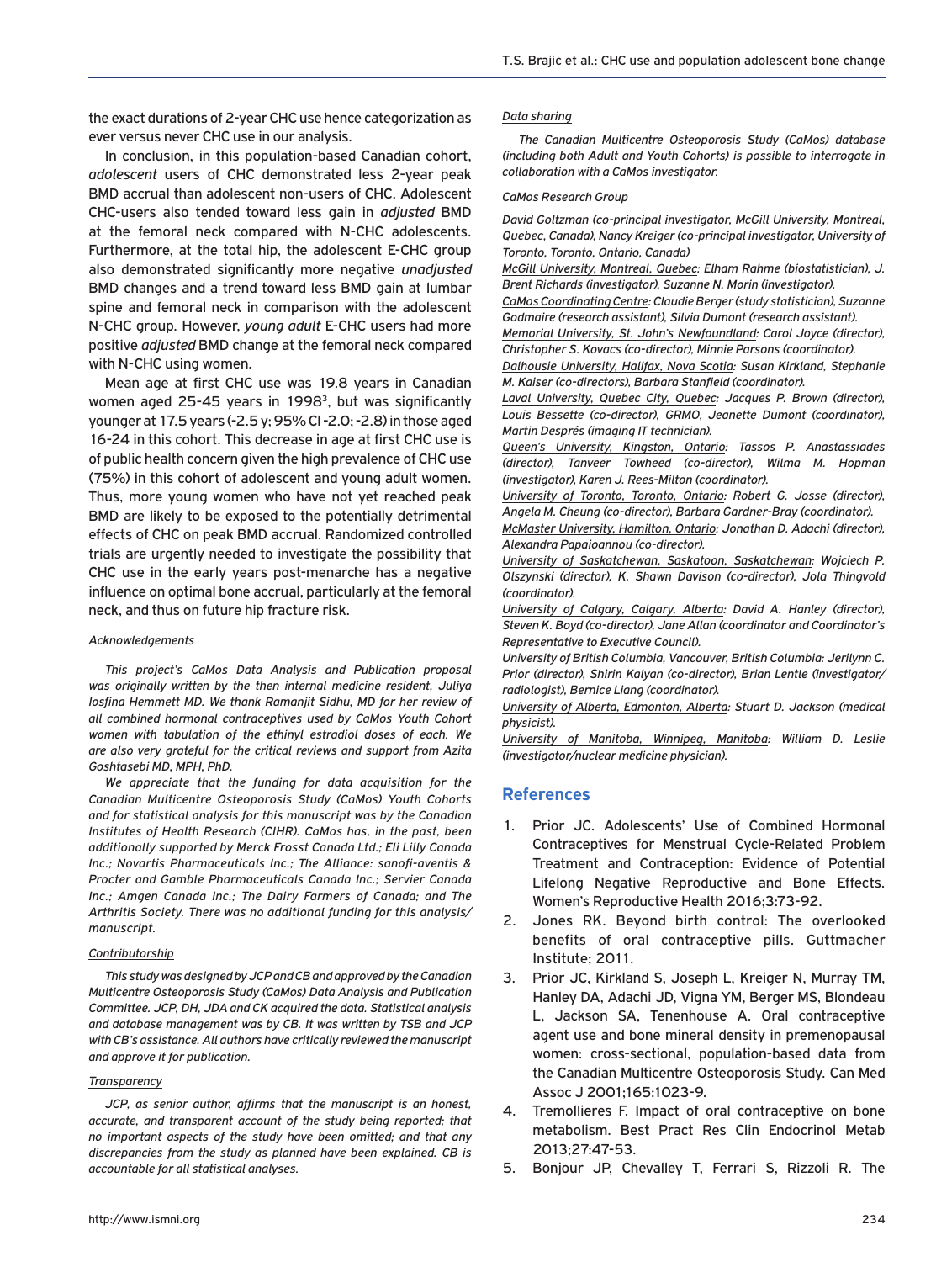importance and relevance of peak bone mass in the prevalence of osteoporosis. Salud Publica Mex 2009;51 Suppl 1:S5-S17.

- 6. Weaver CM, Gordon CM, Janz KF, Kalkwarf HJ, Lappe JM, Lewis R, O'Karma M, Wallace TC, Zemel BS. The National Osteoporosis Foundation's position statement on peak bone mass development and lifestyle factors: a systematic review and implementation recommendations. Osteoporos Int 2016;27:1281-386.
- 7. Cummings SR, Black DM, Nevitt MC, Browner W, Cauley J, Ensrud K, Genant HK, Palermo L, Scott J, Vogt TM. Bone density at various sites for prediction of hip fractures. The Study of Osteoporotic Fractures Research Group. Lancet 1993;341:72-5.
- 8. Boot AM, de Ridder MA, van der Sluis IM, van S, I, Krenning EP, Keizer-Schrama SM. Peak bone mineral density, lean body mass and fractures. Bone 2010;46:336-41.
- 9. Theintz G, Buchs B, Rizzoli R, Slosman D, Clavien H, Sizonenko PC, Bonjour JP. Longitudinal monitoring of bone mass accumulation in healthy adolescents: evidence for a marked reduction after 16 years of age at the levels of lumbar spine and femoral neck in female subjects. J Clin Endocrinol Metab 1992;75:1060-5.
- 10. Kroger H, Kotaniemi A, Kroger L, Alhava E. Development of bone mass and bone density of the spine and femoral neck - a prospective study of 65 children and adolescents. Bone Miner 1993;23:171-82.
- 11. Zhou W, Langsetmo L, Berger C, Adachi JD, Papaioannou A, Ioannidis G, Webber C, Atkinson SA, Olszynski WP, Brown JP, Hanley DA, Josse R, Kreiger N, Prior J, Kaiser S, Kirkland S, Goltzman D, Davison KS. Normative bone mineral density z-scores for Canadians aged 16 to 24 years: the Canadian Multicenter Osteoporosis Study. J Clin Densitom 2010;13:267-76.
- 12. Tenenhouse A, Joseph L, Kreiger N, Poliquin S, Murray T.M., Prior JC, Blondeau L, Berger C, CAMOS Research Group. Estimation of prevalence of low bone density in Canadian women and men using a populationspecific DEXA reference standard: the Canadian Multicentre Osteoporosis Study (CaM*os*). Osteoporos Int 2000;11:897-904.
- 13. Berger C, Goltzman D, Langsetmo L, Joseph L, Jackson S, Kreiger N, Tenenhouse A, Davison KS, Josse RG, Prior JC, Hanley DA. Peak bone mass from longitudinal data: implications for the prevalence, pathophysiology, and diagnosis of osteoporosis. J Bone Miner Res 2010;25:1948-57.
- 14. Ott SM, Scholes D, LaCroix AZ, Ichikawa LE, Yoshuda CK, Barlow WE. Effect of contraceptive use on bone biochemical markers in young women. J Clin Endocrinol Metab 2001;86:179-85.
- 15. Cauley JA, Robbins J, Chen Z, Cummings SR, Jackson RD, LaCroix AZ, Leboff M, Lewis CE, McGowan J, Neuner J, Pettinger M, Stefanick ML, Wactawski-Wende J, Watts NB. Effects of estrogen plus progestin on risk of fracture and bone mineral density: the Women's Health Initiative

randomized trial. JAMA 2003;290:1729-38.

- 16. Scholes D, Hubbard RA, Ichikawa LE, LaCroix AZ, Spangler L, Beasley JM, Reed S, Ott SM. Oral contraceptive use and bone density change in adolescent and young adult women: a prospective study of age, hormone dose, and discontinuation. J Clin Endocrinol Metab 2011;96:E1380-E1387.
- 17. Pikkarainen E, Lehtonen-Veromaa M, Mottonen T, Kautiainen H, Viikari J. Estrogen-progestin contraceptive use during adolescence prevents bone mass acquisition: a 4-year follow-up study. Contraception 2008;78:226-31.
- 18. Beksinska ME, Kleinschmidt I, Smit JA, Farley TM. Bone mineral density in a cohort of adolescents during use of norethisterone enanthate, depot-medroxyprogesterone acetate or combined oral contraceptives and after discontinuation of norethisterone enanthate. Contraception 2009;79:345-9.
- 19. Lattakova M, Borovsky M, Payer J, Killinger Z. Oral contraception usage in relation to bone mineral density and bone turnover in adolescent girls. Eur J Contracept Reprod Health Care 2009;14:207-14.
- 20. Gai L, Jia Y, Zhang M, Gai P, Wang S, Shi H, Yu X, Liu Y. Effect of two kinds of different combined oral contraceptives use on bone mineral density in adolescent women. Contraception 2012;86:332-6.
- 21. Kreiger N, Tenenhouse A, Joseph L, Mackenzie MD, Poliquin S, Brown JP, Prior JC, Rittmaster RS. The Canadian Multicentre Osteoporosis Study (CaM*os*): Background, rationale, methods. Can J Aging 1999; 18:376-87.
- 22. Nadalin V, Bentvelsen K, Kreiger N. Reliability of self-reports: data from the Canadian Multi-Centre Osteoporosis Study (CaM*os*). Chronic Dis Can 2004; 25:28-31.
- 23. Kovacs CS. Maternal mineral and bone metabolism during pregnancy, lactation, and post-weaning recovery. Physiological Reviews 2016;96:449-547.
- 24. Scholes D, LaCroix AZ, Ichikawa LE, Barlow WE, Ott SM. Change in bone mineral density among adolescent women using and discontinuing depot medroxyprogesterone acetate contraception. Arch Pediatr Adolesc Med 2005;159:139-44.
- 25. Biason TP, Goldberg TB, Kurokawa CS, Moretto MR, Teixeira AS, Nunes HR. Low-dose combined oral contraceptive use is associated with lower bone mineral content variation in adolescents over a 1-year period. BMC Endocr Disord 2015;15:15.
- 26. Cromer BA, Bonny AE, Stager M, Lazebnik R, Rome E, Ziegler J, Camlin-Shingler K, Secic M. Bone mineral density in adolescent females using injectable or oral contraceptives: a 24-month prospective study. Fertil Steril 2008;90:2060-7.
- 27. Cromer BA, Stager M, Bonny A, Lazebnik R, Rome E, Ziegler J, Debanne SM. Depot medroxyprogesterone acetate, oral contraceptives and bone mineral density in a cohort of adolescent girls. J Adolesc Health 2004;